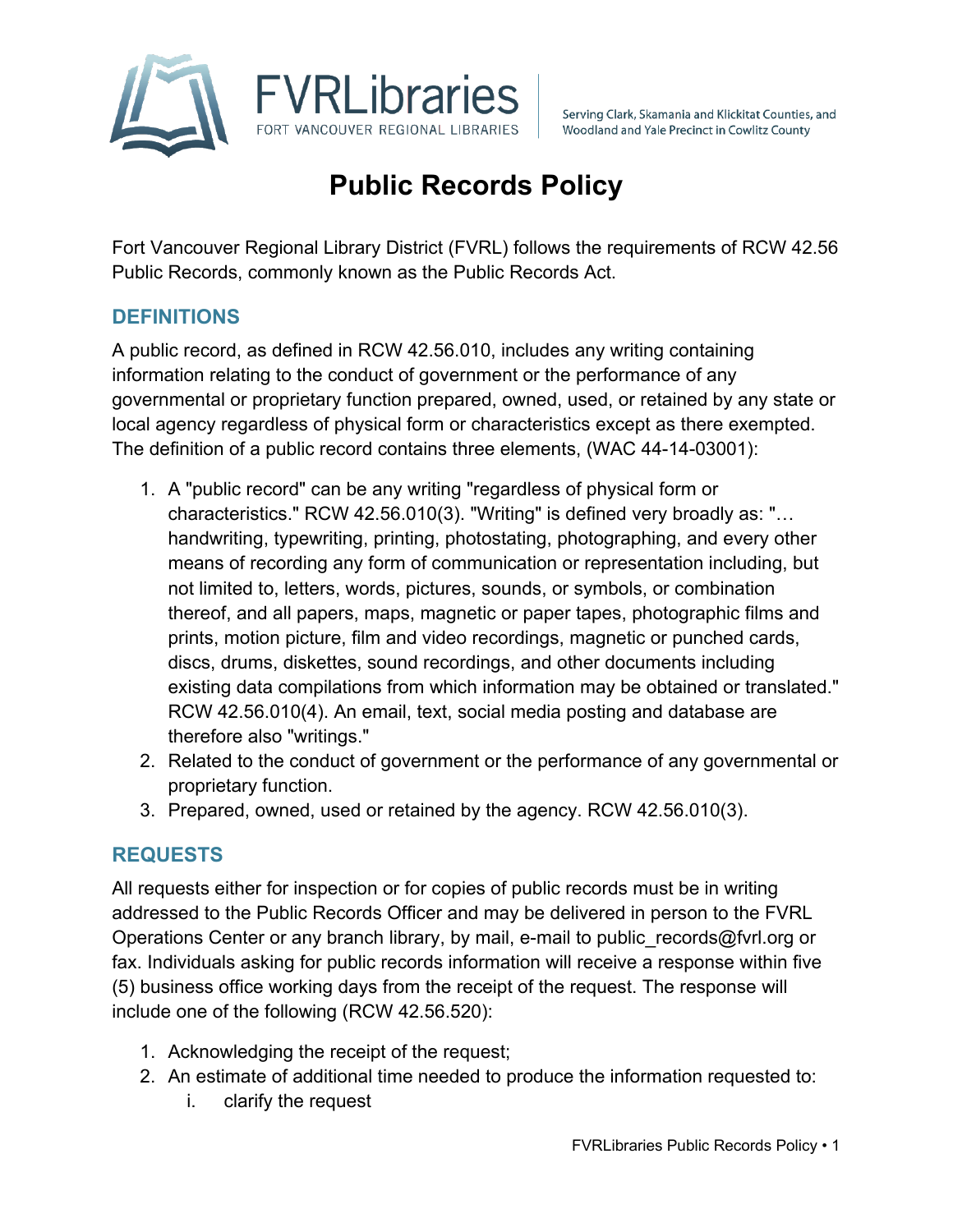- ii. locate records to respond to the request
- iii. contact a third party affected by the request
- iv. determine whether any records are covered by an exemption and should not be disclosed in whole or in part
- 3. Denial of the request based on specific exemption authorizing the withholding of the record (or part) and a brief explanation of how the exemption applies to the record withheld. RCW 42.56.210.

Initial requests for a single copy of documents approved by the Fort Vancouver Regional Library District Board of Trustees in a public meeting (e.g., policies, resolutions, budgets, minutes, agendas) and information included on the FVRL website will be provided without charge. Copies of the policies that the Fort Vancouver Regional Library District Board of Trustees has approved may be viewed at and/or printed from the FVRL web site, www.fvrl.org.

## **FEES**

RCW 42.56.120 allows for a reasonable charge for printed copies to be imposed for producing copies of public records including the actual costs directly incident to such copying, including customized service charge when a staff member's expertise is required to locate and fill the request. All copies of public records with the exceptions noted above, will incur a charge of 10¢ per page to reproduce and cover the postage cost, if mailed. Information provided electronically will generally be provided without charge. Any payment due must be received prior to producing and/or mailing the information.

## **EXEMPTIONS**

Any library record used to maintain control of library materials, or to provide access to information, that discloses or could be used to disclose the identity of a library user or to identify specific library users with specific library materials or information requests, is exempted from public disclosure to protect user privacy by RCW 42.56.

Certain other exemptions, including personnel matters, items relating to land acquisition, labor negotiations, and donor identification are defined in the RCW. If any item is withheld, the specific exemption that authorizes such withholding will be cited and an explanation will be provided by the Public Records Officer.

#### **IMPLEMENTATION**

This policy will be implemented by the Public Records Officer, as delegated by the Library Executive Director. The Public Records Officer is expected to make every effort to apply these rules in a fair, reasonable, humane, and positive manner.